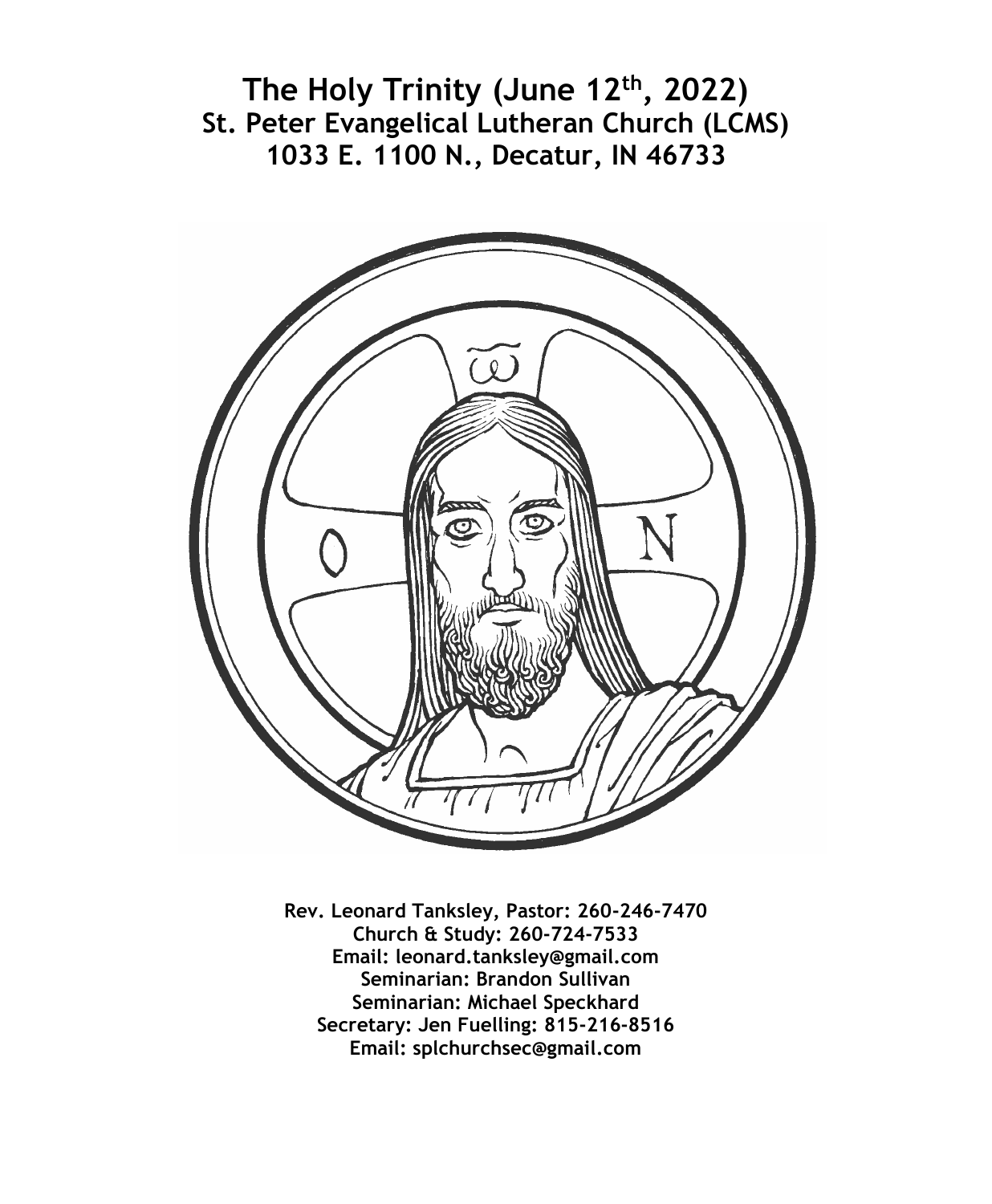# **Opening Hymn: 947 All Glory Be to God on High**

*Stand* L O Lord, open my lips, C **and my mouth will declare Your praise.** L Make haste, O God, to deliver me; C **make haste to help me, O Lord.** C **Glory be to the Father and to the Son and to the Holy Spirit; as it was in the beginning, is now, and will be forever. Amen. Praise to You, O Christ. Alleluia.** L Blessed be God, the Father, the Son, and the Holy Spirit. C **O come, let us worship Him. Venite** *LSB 220* C **O come, let us sing to the Lord, let us make a joyful noise to the rock of our salvation. Let us come into His presence with thanksgiving, let us make a joyful noise to Him with songs of praise. For the Lord is a great God and a great king above all gods. The deep places of the earth are in His hand; the strength of the hills is His also. The sea is His, for He made it, and His hand formed the dry land. O come, let us worship and bow down, let us kneel before the Lord, our maker. For He is our God, and we are the people of His pasture and the sheep of His hand. Glory be to the Father and to the Son and to the Holy Spirit; as it was in the beginning, is now, and will be forever. Amen.** L Blessed be God, the Father, the Son, and the Holy Spirit. C **O come, let us worship Him.** *Sit* **Office Hymn: 821 Alleluia! Sing to Jesus Old Testament Reading** *Proverbs 8:1–4, 22–31* L A reading from Proverbs, chapter 8. <sup>1</sup>Does not wisdom call? Does not understanding raise her voice?  $2$ On the heights beside the way. at the crossroads she takes her stand; <sup>3</sup>beside the gates in front of the town, at the entrance of the portals she cries aloud: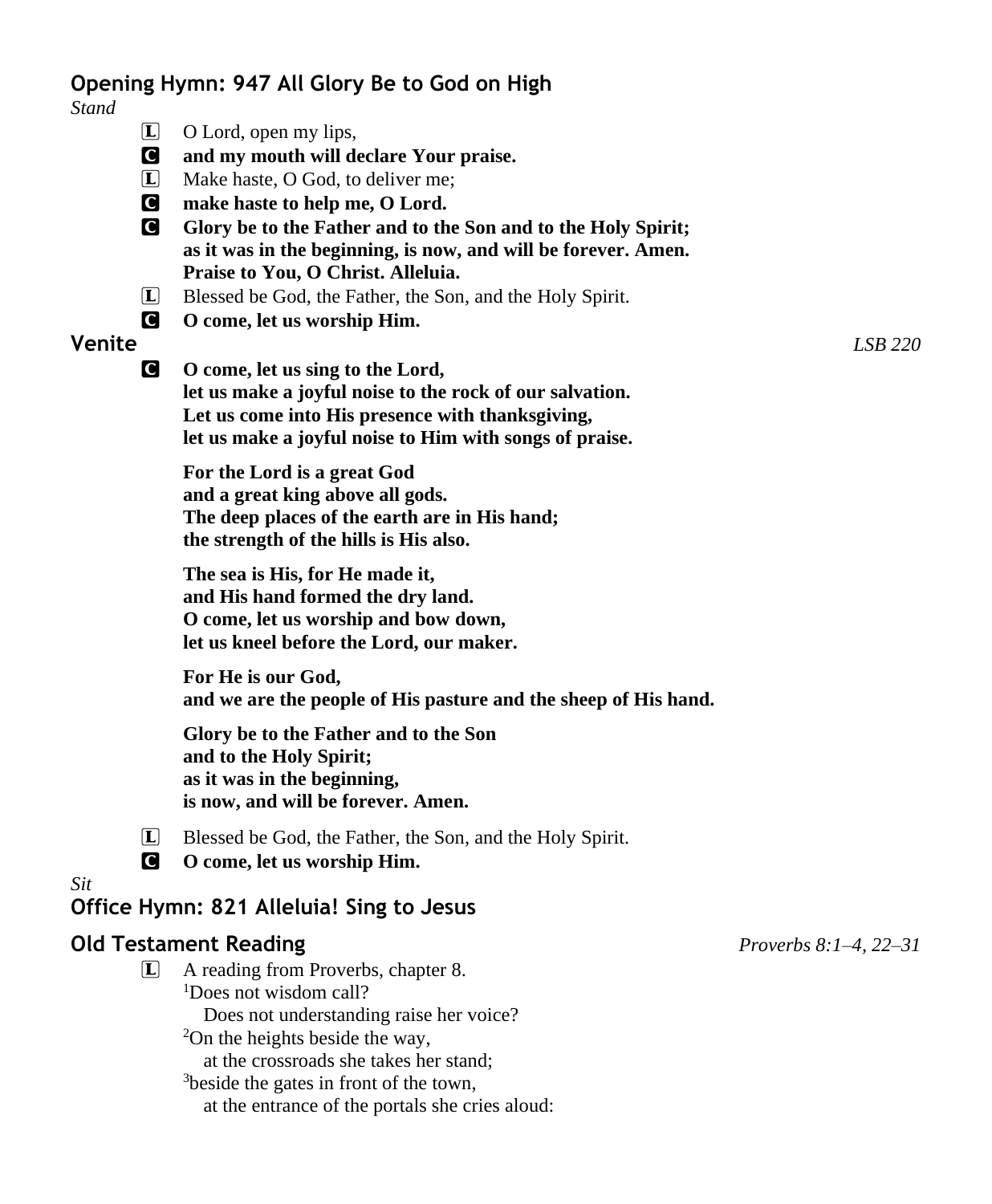4 "To you, O men, I call, and my cry is to the children of man. . . . <sup>22</sup>"The LORD possessed me at the beginning of his work, the first of his acts of old. <sup>23</sup>Ages ago I was set up, at the first, before the beginning of the earth. <sup>24</sup>When there were no depths I was brought forth, when there were no springs abounding with water. <sup>25</sup>Before the mountains had been shaped, before the hills, I was brought forth, <sup>26</sup>before he had made the earth with its fields, or the first of the dust of the world. <sup>27</sup>When he established the heavens, I was there; when he drew a circle on the face of the deep, <sup>28</sup>when he made firm the skies above, when he established the fountains of the deep,  $29$  when he assigned to the sea its limit, so that the waters might not transgress his command, when he marked out the foundations of the earth,  $30$ then I was beside him, like a master workman, and I was daily his delight, rejoicing before him always,  $31$ rejoicing in his inhabited world and delighting in the children of man."  $\Box$  O Lord, have mercy on us.

C **Thanks be to God.**

#### **Epistle Reading** *Acts 2:14a, 22–36*

L A reading from Acts, chapter 2.

<sup>14</sup>Peter, standing with the eleven, lifted up his voice and addressed them, ...

 $22^{\epsilon}$ Men of Israel, hear these words: Jesus of Nazareth, a man attested to you by God with mighty works and wonders and signs that God did through him in your midst, as you yourselves know— $^{23}$ this Jesus, delivered up according to the definite plan and foreknowledge of God, you crucified and killed by the hands of lawless men.  $^{24}$ God raised him up, loosing the pangs of death, because it was not possible for him to be held by it. <sup>25</sup>For David says concerning him,

"'I saw the Lord always before me,

for he is at my right hand that I may not be shaken;

<sup>26</sup>therefore my heart was glad, and my tongue rejoiced;

my flesh also will dwell in hope.

 $27$ For you will not abandon my soul to Hades,

or let your Holy One see corruption.

<sup>28</sup>You have made known to me the paths of life;

you will make me full of gladness with your presence.'

<sup>294</sup> Brothers, I may say to you with confidence about the patriarch David that he both died and was buried, and his tomb is with us to this day. <sup>30</sup>Being therefore a prophet, and knowing that God had sworn with an oath to him that he would set one of his descendants on his throne, <sup>31</sup>he foresaw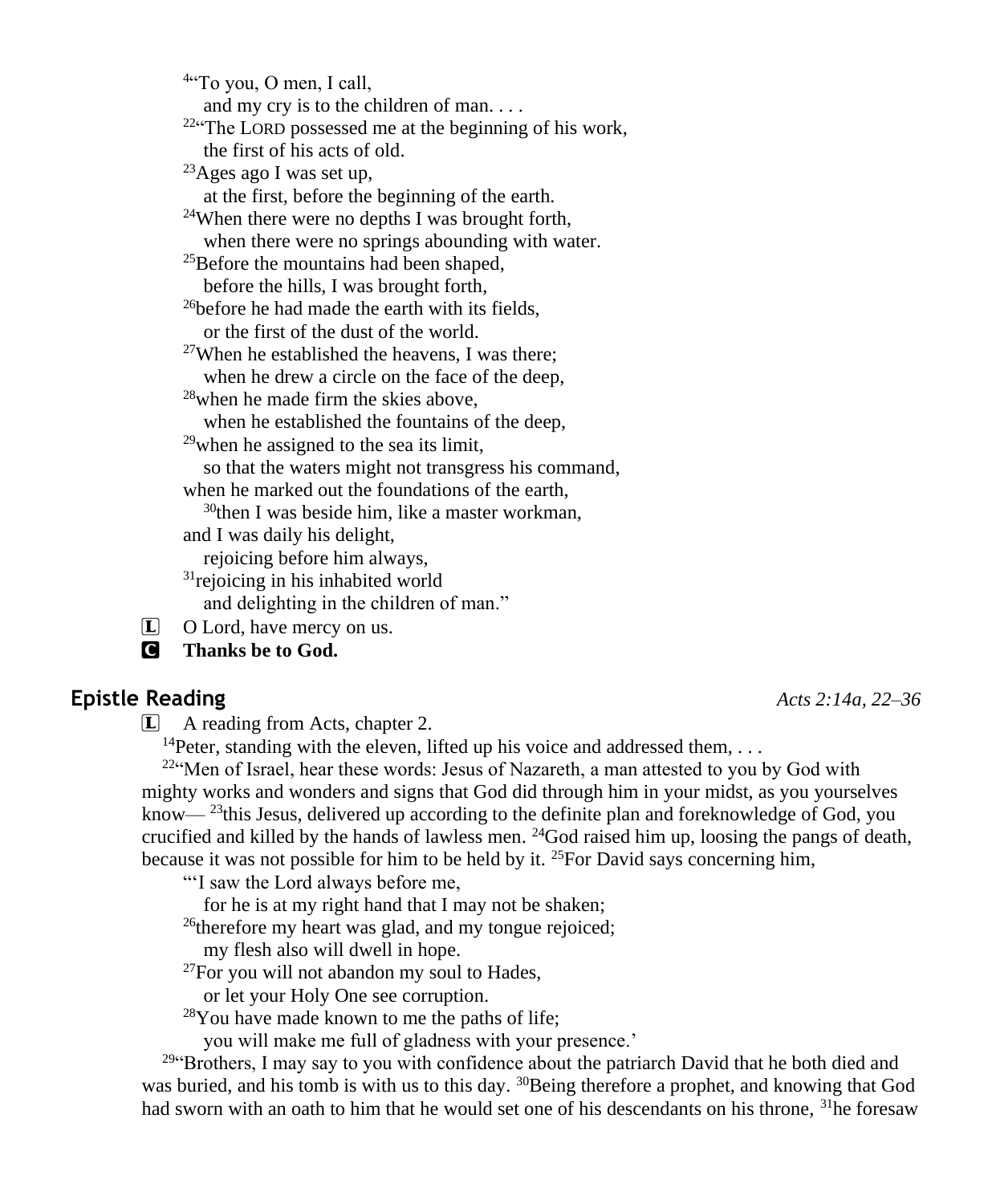and spoke about the resurrection of the Christ, that he was not abandoned to Hades, nor did his flesh see corruption.  $^{32}$ This Jesus God raised up, and of that we all are witnesses.  $^{33}$ Being therefore exalted at the right hand of God, and having received from the Father the promise of the Holy Spirit, he has poured out this that you yourselves are seeing and hearing. <sup>34</sup>For David did not ascend into the heavens, but he himself says,

"The Lord said to my Lord,

Sit at my right hand,

<sup>35</sup>until I make your enemies your footstool.'

<sup>36</sup>Let all the house of Israel therefore know for certain that God has made him both Lord and Christ, this Jesus whom you crucified."

L O Lord, have mercy on us.

C **Thanks be to God.**

# **Gospel Reading** *John 8:48–59*

L A reading from John, chapter 8.

<sup>48</sup>The Jews answered [Jesus], "Are we not right in saying that you are a Samaritan and have a demon?" <sup>49</sup>Jesus answered, "I do not have a demon, but I honor my Father, and you dishonor me. <sup>50</sup>Yet I do not seek my own glory; there is One who seeks it, and he is the judge. <sup>51</sup>Truly, truly, I say to you, if anyone keeps my word, he will never see death." <sup>52</sup>The Jews said to him, "Now we know that you have a demon! Abraham died, as did the prophets, yet you say, 'If anyone keeps my word, he will never taste death.<sup>53</sup>Are you greater than our father Abraham, who died? And the prophets died! Who do you make yourself out to be?" <sup>54</sup>Jesus answered, "If I glorify myself, my glory is nothing. It is my Father who glorifies me, of whom you say, 'He is our God.' <sup>55</sup>But you have not known him. I know him. If I were to say that I do not know him, I would be a liar like you, but I do know him and I keep his word. <sup>56</sup>Your father Abraham rejoiced that he would see my day. He saw it and was glad." <sup>57</sup>So the Jews said to him, "You are not yet fifty years old, and have you seen Abraham?" <sup>58</sup>Jesus said to them, "Truly, truly, I say to you, before Abraham was, I am."  $59$ So they picked up stones to throw at him, but Jesus hid himself and went out of the temple.

- $\Box$  O Lord, have mercy on us.
- C **Thanks be to God.**

# **Responsory** *LSB 221*

- L Forever, O Lord, Your Word is firmly set in the heavens.
- C **Lord, I love the habitation of Your house and the place where Your glory dwells.**
- L Blessed are those who hear the Word of God and keep it.
- C **Lord, I love the habitation of Your house and the place where Your glory dwells.**
- L Glory be to the Father and to the Son and to the Holy Spirit.
- C **Lord, I love the habitation of Your house and the place where Your glory dwells.**

# **Athanasian Creed**

- L Whoever desires to be saved must, above all, hold the catholic faith.
- C **Whoever does not keep it whole and undefiled will without doubt perish eternally.**
- $\Box$  And the catholic faith is this.
- C **that we worship one God in Trinity and Trinity in Unity, neither confusing the persons nor dividing the substance.**
- L For the Father is one person, the Son is another, and the Holy Spirit is another.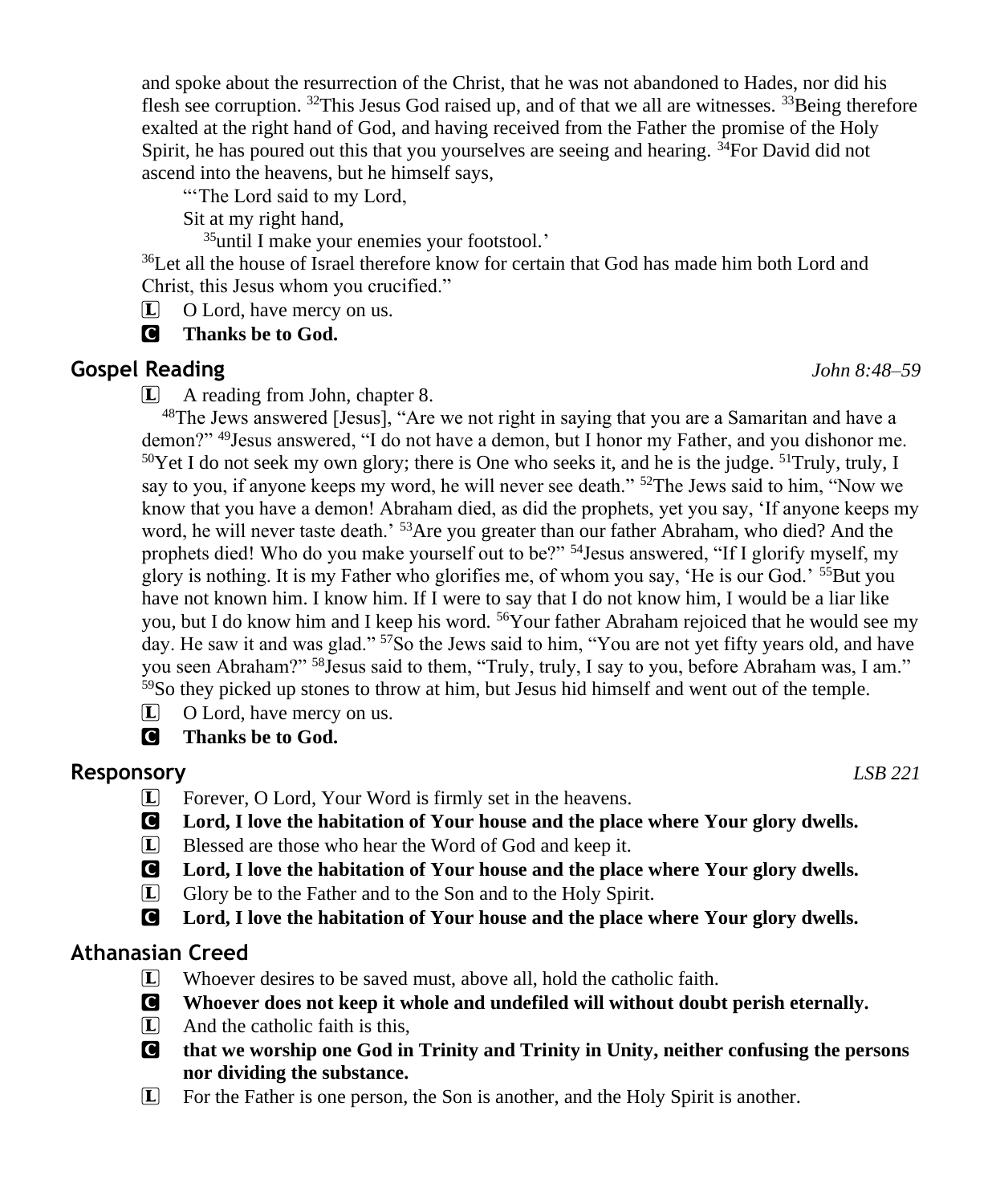- C **But the Godhead of the Father and of the Son and of the Holy Spirit is one: the glory equal, the majesty coeternal.**
- L Such as the Father is, such is the Son, and such is the Holy Spirit:
- C **the Father uncreated, the Son uncreated, the Holy Spirit uncreated;**
- $\Box$  the Father infinite, the Son infinite, the Holy Spirit infinite;
- C **the Father eternal, the Son eternal, the Holy Spirit eternal.**
- L And yet there are not three Eternals, but one Eternal,
- C **just as there are not three Uncreated or three Infinites, but one Uncreated and one Infinite.**
- $\mathbf{L}$  In the same way, the Father is almighty, the Son almighty, the Holy Spirit almighty;
- C **and yet there are not three Almighties, but one Almighty.**
- L So the Father is God, the Son is God, the Holy Spirit is God;
- C **and yet there are not three Gods, but one God.**
- L So the Father is Lord, the Son is Lord, the Holy Spirit is Lord;
- C **and yet there are not three Lords, but one Lord.**
- $\overline{L}$  Just as we are compelled by the Christian truth to acknowledge each distinct person as God and Lord, so also are we prohibited by the catholic religion to say that there are three Gods or Lords.
- C **The Father is not made nor created nor begotten by anyone.**
- L The Son is neither made nor created, but begotten of the Father alone.
- C **The Holy Spirit is of the Father and of the Son, neither made nor created nor begotten, but proceeding.**
- L Thus, there is one Father, not three Fathers; one Son, not three Sons; one Holy Spirit, not three Holy Spirits.
- C **And in this Trinity none is before or after another; none is greater or less than another;**
- $\mathbf{L}$  but the whole three persons are coeternal with each other and coequal, so that in all things, as has been stated above, the Trinity in Unity and Unity in Trinity is to be worshiped.
- C **Therefore, whoever desires to be saved must think thus about the Trinity.**
- L But it is also necessary for everlasting salvation that one faithfully believe the incarnation of our Lord Jesus Christ.
- C **Therefore, it is the right faith that we believe and confess that our Lord Jesus Christ, the Son of God, is at the same time both God and man.**
- L He is God, begotten from the substance of the Father before all ages; and He is man, born from the substance of His mother in this age:
- C **perfect God and perfect man, composed of a rational soul and human flesh;**
- L equal to the Father with respect to His divinity, less than the Father with respect to His humanity.
- C **Although He is God and man, He is not two, but one Christ:**
- L one, however, not by the conversion of the divinity into flesh, but by the assumption of the humanity into God;
- C **one altogether, not by confusion of substance, but by unity of person.**
- $\mathbf{L}$  For as the rational soul and flesh is one man, so God and man is one Christ,
- C **who suffered for our salvation, descended into hell, rose again the third day from the dead,**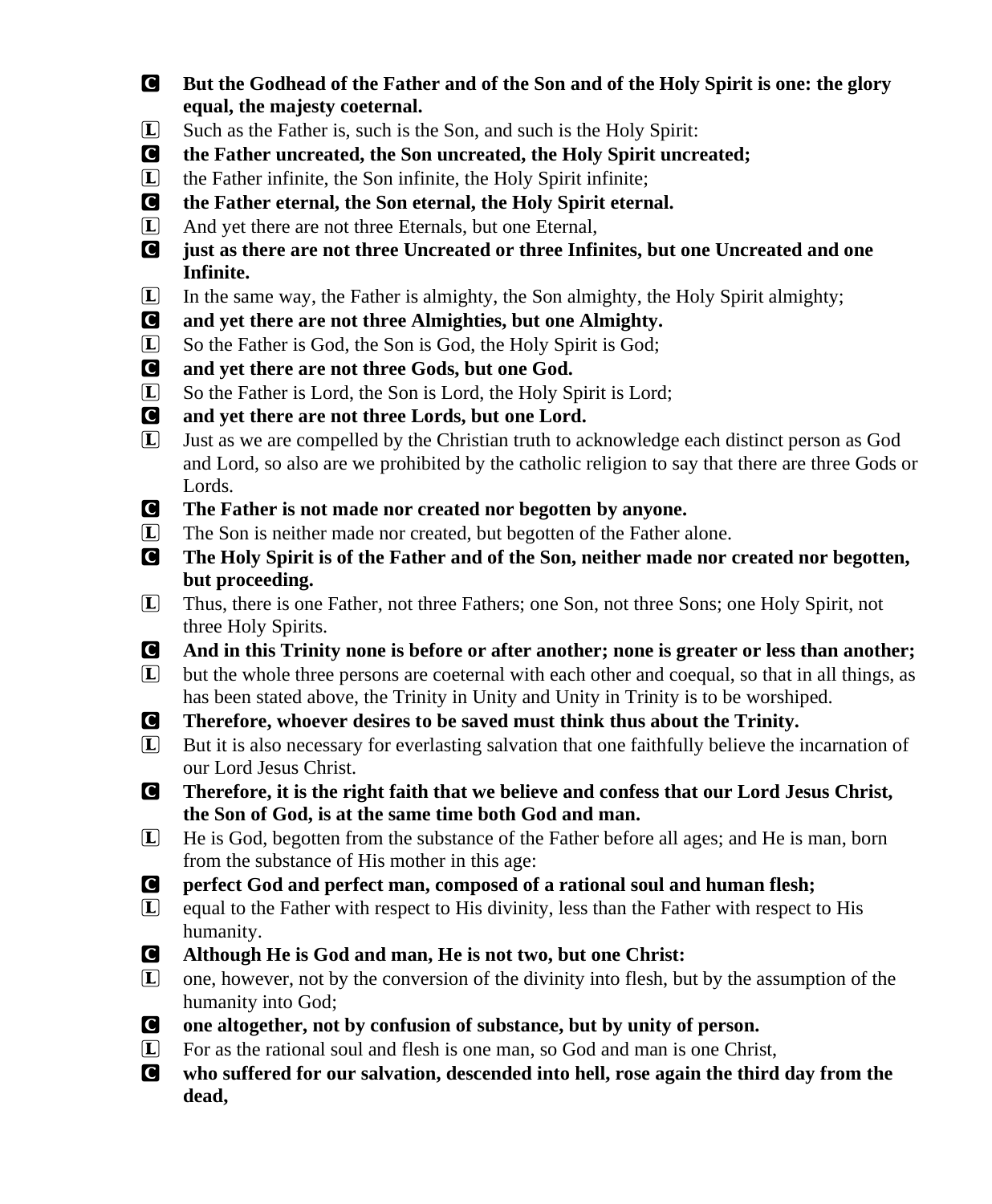- L ascended into heaven, and is seated at the right hand of the Father, God Almighty, from whence He will come to judge the living and the dead.
- C **At His coming all people will rise again with their bodies and give an account concerning their own deeds.**
- L And those who have done good will enter into eternal life, and those who have done evil into eternal fire.
- C **This is the catholic faith; whoever does not believe it faithfully and firmly cannot be saved.**

**Hymn of the Day: 803 Joyful, Joyful We Adore Thee**

## **Sermon**

**Creedal Hymn: 941 We Praise You and Acknowledge You, O God**

**Kyrie** *LSB 227*

C **Lord, have mercy; Christ, have mercy; Lord, have mercy.**

# **Lord's Prayer**

C **Our Father who art in heaven, hallowed be Thy name, Thy kingdom come, Thy will be done on earth as it is in heaven; give us this day our daily bread; and forgive us our trespasses as we forgive those who trespass against us; and lead us not into temptation, but deliver us from evil. For Thine is the kingdom and the power and the glory forever and ever. Amen.**

# **Collects**

L O Lord, hear my prayer.

C **And let my cry come to You.**

# **Collect of the Day**

Almighty and everlasting God, You have given us grace to acknowledge the glory of the eternal Trinity by the confession of a true faith and to worship the Unity in the power of the Divine Majesty. Keep us steadfast in this faith and defend us from all adversities; for You, O Father, Son, and Holy Spirit, live and reign, one God, now and forever.

C **Amen.**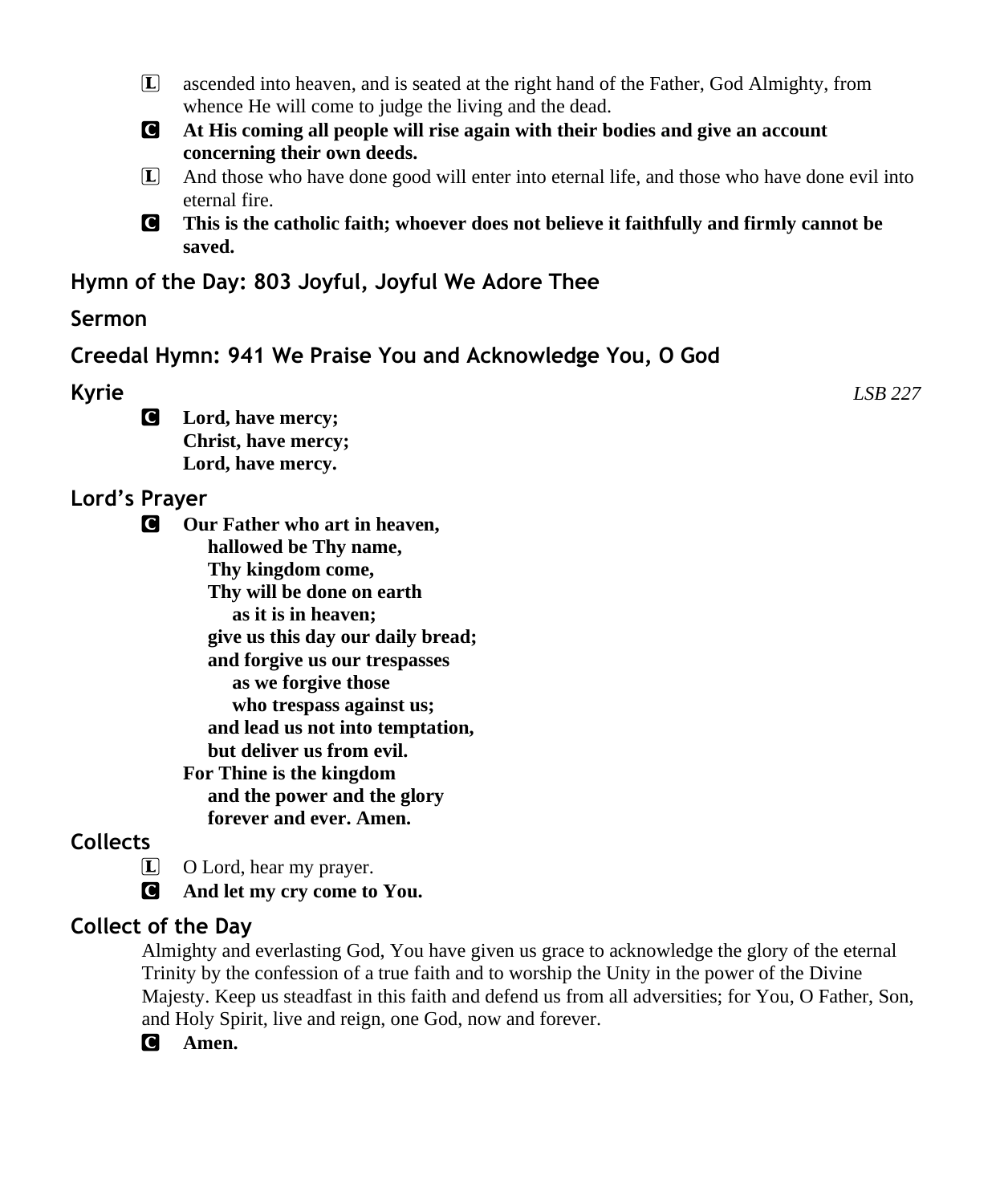# **Prayer of the Church**

 $\mathbb{P}$  Almighty God, we give thanks for all Your goodness and bless You for the love that sustains us from day to day. We praise You for the gift of Your Son, our Savior, in whom we have redemption, the forgiveness of sins. We thank You for the Holy Spirit, the Comforter; for Your holy Church, for the means of grace, for the lives of all faithful and just people, and for the hope of the life to come. Help us to treasure in our hearts all that You have done for us, and enable us to show our thankfulness in lives that are wholly given to Your service. Lord, in Your mercy,

#### C **hear our prayer.**

P Grant Your wisdom and heavenly grace to all pastors and to those who hold office in Your Church that, by their devoted service, faith may abound and Your kingdom increase. Lord, in Your mercy,

#### C **hear our prayer.**

 $\mathbb{P}$  Send the light of Your truth into all the earth. Raise up faithful servants of Christ to advance the Gospel both at home and in distant lands. Lord, in Your mercy,

#### C **hear our prayer.**

 $\mathbb{P}$  Preserve our nation in justice and honor that we may lead a peaceable life with integrity. Grant health and favor to all who bear office in our land, especially the president and congress of the United States, the governor and legislature of this state and to all those who make, administer, and judge our laws*.* Help them to serve this people according to Your holy will. Lord, in Your mercy,

#### C **hear our prayer.**

P Take from us all hatred and prejudice, give us the spirit of love, and order our days in Your peace. Prosper the labor of those who work to bring peace and justice to the nations of the world that mutual understanding and common endeavor may be increased among all peoples. Lord, in Your mercy,

#### C **hear our prayer.**

 $\mathbb{P}$  Bless the schools of the Church and all colleges, universities, and centers of research and those who teach and work in them. Grant Your wisdom in such measure that people may serve You honorably in Church and state, and that our common life may be conformed to the ways of Your truth. Lord, in Your mercy,

#### C **hear our prayer.**

 $\mathbf{P}$  Sanctify our homes with Your presence, and bless them with joy. Keep our children in the covenant of their Baptism, and enable their parents to bring them up in lives of faith and devotion. Unite the members of all families in a spirit of affection and service that they may show Your praise in our land and in all the world. Lord, in Your mercy,

#### C **hear our prayer.**

 $\mathbf{P}$  Let Your blessing remain upon the seedtime and harvest, the commerce and industry, the leisure and rest, the arts and culture of our people. Take under Your special protection those whose work is difficult or dangerous, and be with all who put their hands to any useful task. Give them the just rewards for their labor and the knowledge that their work is a blessing in Your sight. Lord, in Your mercy,

### C **hear our prayer.**

P By Your Word and Holy Spirit comfort all who are in sorrow or need, sickness or adversity especially: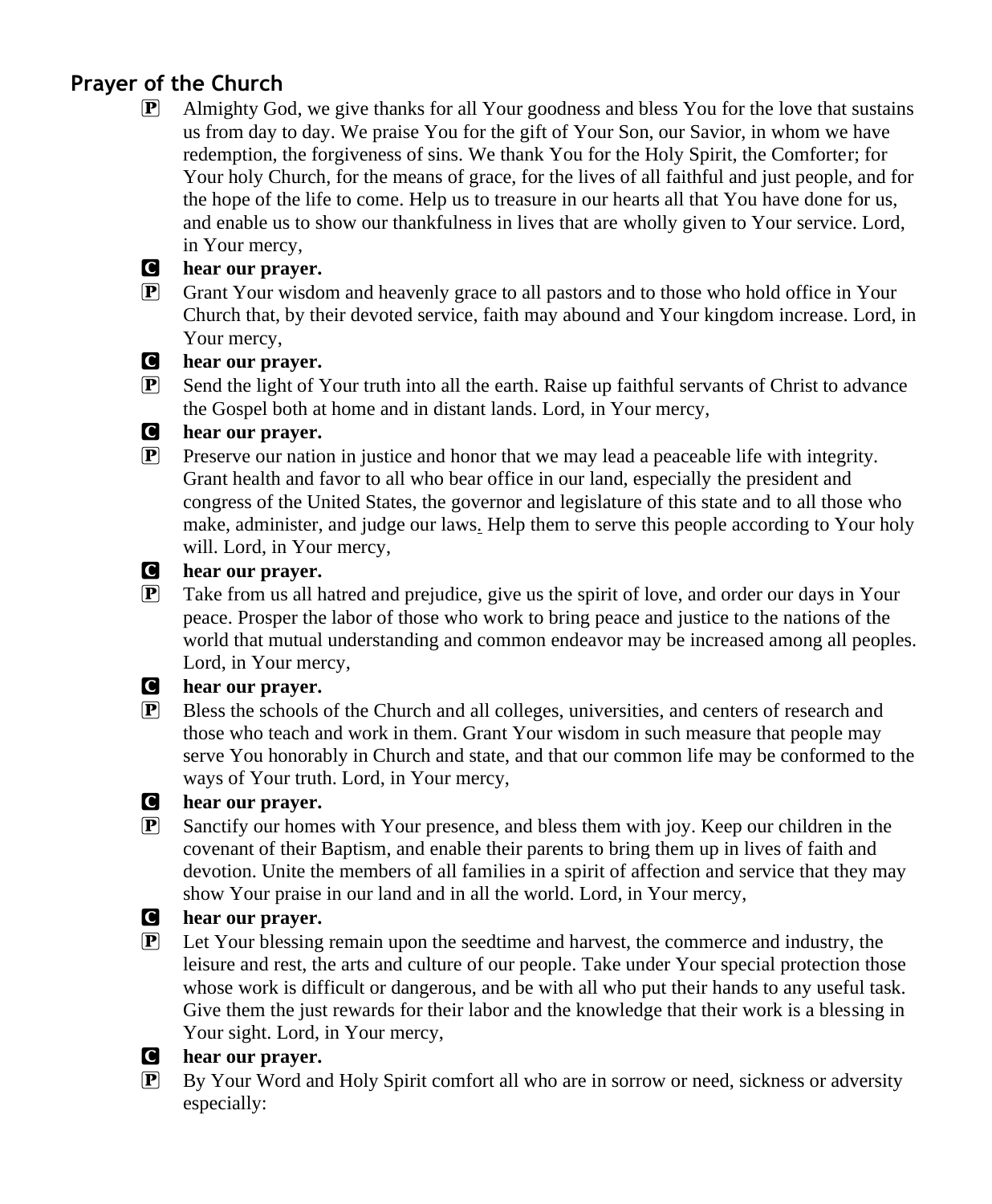Charlie Crosby Kay Brown (Sister of Dave and Lynn Matthews) for strength as she receives therapy Cathy Runyon (Sister of Brenda Wolf and Becky Fuelling) Helene Hegerfeld (Mother of Brenda Scherer) Joyce Kenny (Cousin of Brenda Wolf and Becky Fuelling) Ron Franz for strength and healing Marshall Scheumann Della Hormann (Mother of Karen Franz) Lynn and Lori Matthews Troy Stults (Son of Andy and Brenda Wolf) Eldora Fuelling Andy Buuck (Nephew of Suzann Rekeweg) Tammy Dahling (wife of the Rev. D. Dahling) as she undergoes chemotherapy Shirley Buuck (sister-in-law- to Suzann Rekeweg) for strength and healing Ann Gerke Suzy Fuelling as she recovers from a hip replacement Larry Hockemeyer (Father of Lori Conrad)

Be with those who suffer persecution for the faith. Have mercy on those to whom death draws near. Bring consolation to those in sorrow, and grant to all a measure of Your love, taking them into Your tender care. Lord, in Your mercy,

- C **hear our prayer.**
- $\mathbb{P}$  All these things and whatever else You know that we need, grant us, Father, for the sake of Him who died and rose again and now lives and reigns with You and the Holy Spirit, one God forever.
- C **Amen.**

# **Collect for Grace**

L O Lord, our heavenly Father, almighty and everlasting God, You have safely brought us to the beginning of this day. Defend us in the same with Your mighty power and grant that this day we fall into no sin, neither run into any kind of danger, but that all our doings, being ordered by Your governance, may be righteous in Your sight; through Jesus Christ, Your Son, our Lord, who lives and reigns with You and the Holy Spirit, one God, now and forever.



# **Benedicamus** *LSB 228*

- $\Box$  Let us bless the Lord.
- C **Thanks be to God.**

# **Benediction** *LSB 228*

- **P** The grace of our Lord  $\pm$  Jesus Christ and the love of God and the communion of the Holy Spirit be with you all.
- C **Amen.**

**Hymn to Depart: 578 Thy Strong Word**